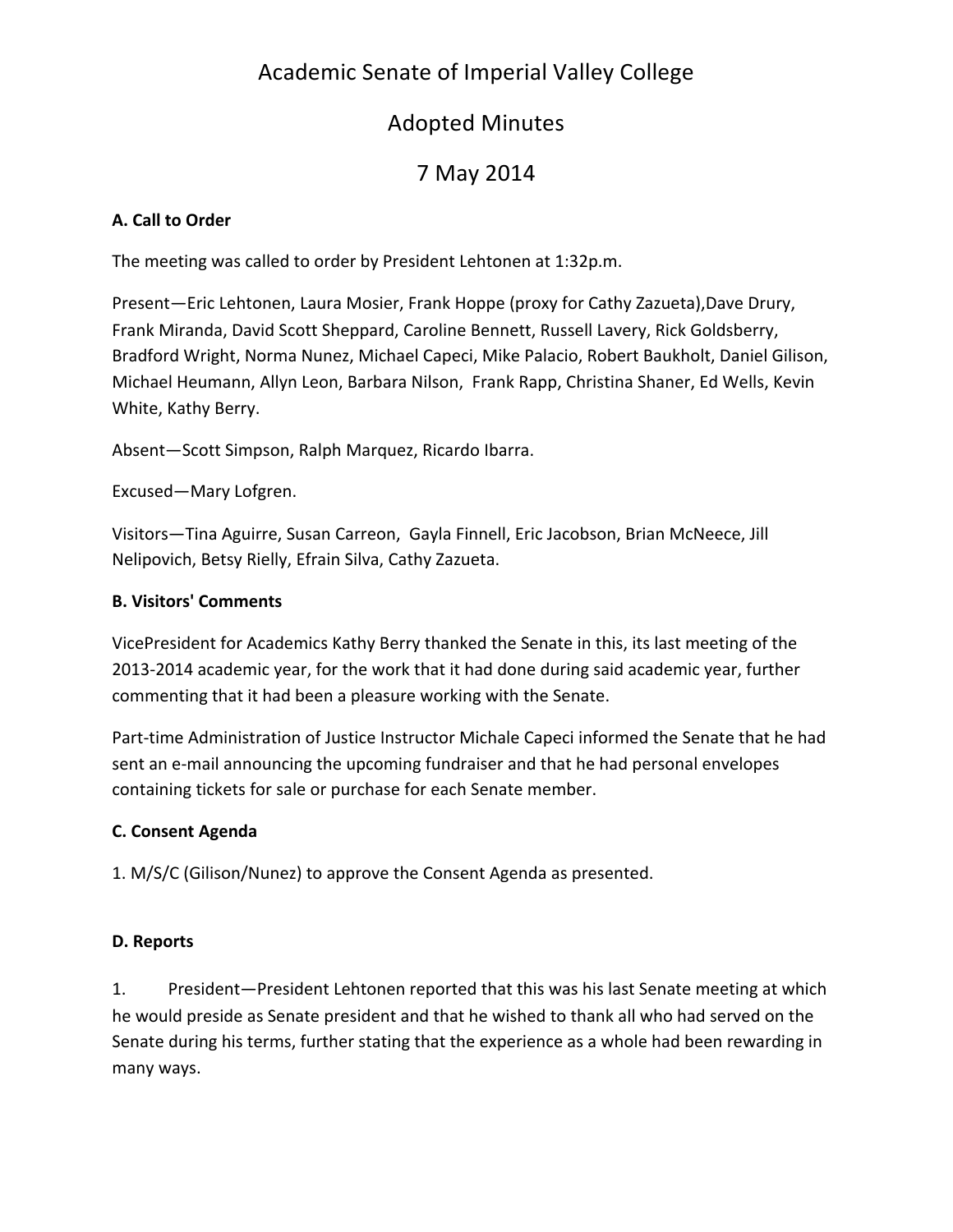He further presented the completed Senate plaques for the Faculty Lounge and thanked Senators Norma Nunez and Barb Nilson for their assistance in seeing to it that the plaques were completed and accurate.

2. Past President—Past President Kevin White reported that this was his last meeting as past president, thanking the Senate for their service during his time as past president.

3. Treasurer—Senate Treasurer Caroline Bennett reported that \$14.80 had been spent on printing, and that therefore the Senate balance stands at \$2,112.21. She further stated that the Senate Fund Raiser had collected \$945.00 to-date.

4. Associated Student Government—There was no Associated Student Government report.

5. Part-Time-There was no Part-Time Instructor report.

6. Curriculum Committee— Curriculum Committee Co-Chairman Michael Heumann reported that the committee had met twice since the most recent Senate meeting and that focus had been on fine tuning the college catalogue. He further stated that revisions to academic procedures and to class size would be presented to the Senate in Fall 2014.

7. College Council—College Council Co-Chairman Daniel Gilison reported that the last meeting of the College Council had been held on Monday, 5 May 2014, at which time no action had been take, though there had been discussion of the Professional Development Plan.

8. Distance Education—Distance Education Committee Chairwoman Gayla Finnell reported that the Distance Education Committee shall meet on 10 September 2014.

She further stated that there would be four on-line courses during the Summer 2014 term and that a survey of Distance Education for the Chancellor's Office needed to be completed by 1 June 2014 and thus shall be delivered to the faculty on Friday, 9 May 2014, followed by later delivery to Student Services.

She completed her report by stating that, as Distance Education Coordinator, she has been invited to take part in an on-line consortium with the Chancellor's Office.

9. Technology Planning—Technology Planning Committee Chairwoman Gayla Finnell reported that the Technology Planning Committee shall meet on Thursday, 8 May 2014, at which time they will take action on one technology resources request from the Program Review Committee.

10. Basic Skills Initiative—Basic Skills Initiative Coordinator Jill Nelipovich reported that the IVC Basic Skills program shall receive \$37,000.65 for the 2014-2015 academic year. She further stated that the remaining funds for the 2013-2014 academic year had been spent on embedded tutors and computer software.

She completed her report by stating she shall be attending a Basic Skills leadership conference in Lake Arrowhead this summer.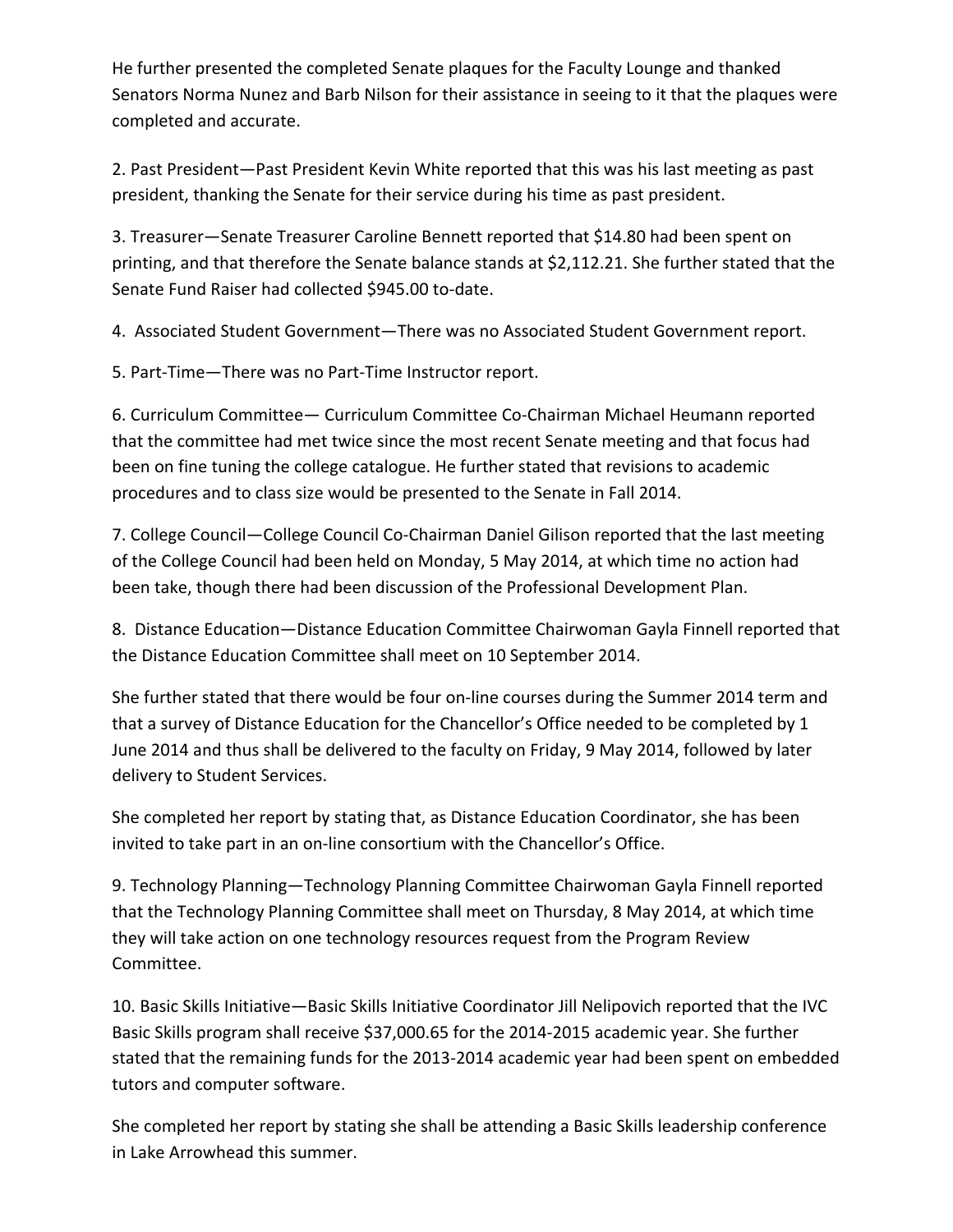11. CART-Vice President Berry reported that the follow up accreditation visit had taken place on Tuesday, 15 April 2014, and that the college is anticipating continued sanctions. She further stated that IVC must be fully compliant with accreditation standards by March 2015 or the college will be placed in the Show Cause accreditation category.

## **E. Update on Previous Discussion and Information Items**

1. Rafael Santos Award - Frank Rapp

Secretary Frank Rapp deferred to President Lehtonen who presented the 2013-2014 Rafael Santos Award to Barb Nilson, citing her quality as a classroom instructor, her versatility as a member of the Math Department, her love of teaching, and her willingness to give of herself on behalf of IVC students as the qualities which make her deserving of the award.

Senator Nilson thanked the committee profusely for her selection and stated that she had merely wished to carry on a great tradition of quality instruction as she had received when she was a student at IVC herself.

2. Part Time Faculty Award-Mike Palacio

Senator Mike Palacio regretfully announced that the Part Time faculty were not yet ready to present an award but that they were working towards doing so, using criteria similar to the criteria for the Rafael Santos Award. He further stated that it was the intent of the Part Time faculty to be able to present a Part Time Faculty Excellence Award at the Fall 2014 Part Time Faculty Convocation on Thursday, 14 August 2014.

3. Arts and Letters Senate Representatives for 2014-2015-Frank Rapp

Secretary Frank Rapp announced that Frank Hoppe would be representing the Arts and Letters division for the 2014-2015 Academic Senate.

President Elect Michael Heumann added that Laura Mosier and Cathy Zazueta would be doing so as well.

## **F. New Discussion and Information Items**

## 1. Review of Career Technical Education Program Review-Efrain Silva

Dean of Economic and Workforce Development Efrain Silva informed the Senate that the Review of Career Technical Program is a bi-annual review mandated by education code which tracks student progress in all career technical programs. He further stated that established benchmarks must be met and that any program which does not satisfy said criteria within three years must be eliminated.

Dean Silva proceeded to identify a large number of strong programs at IVC as well as several programs in jeopardy.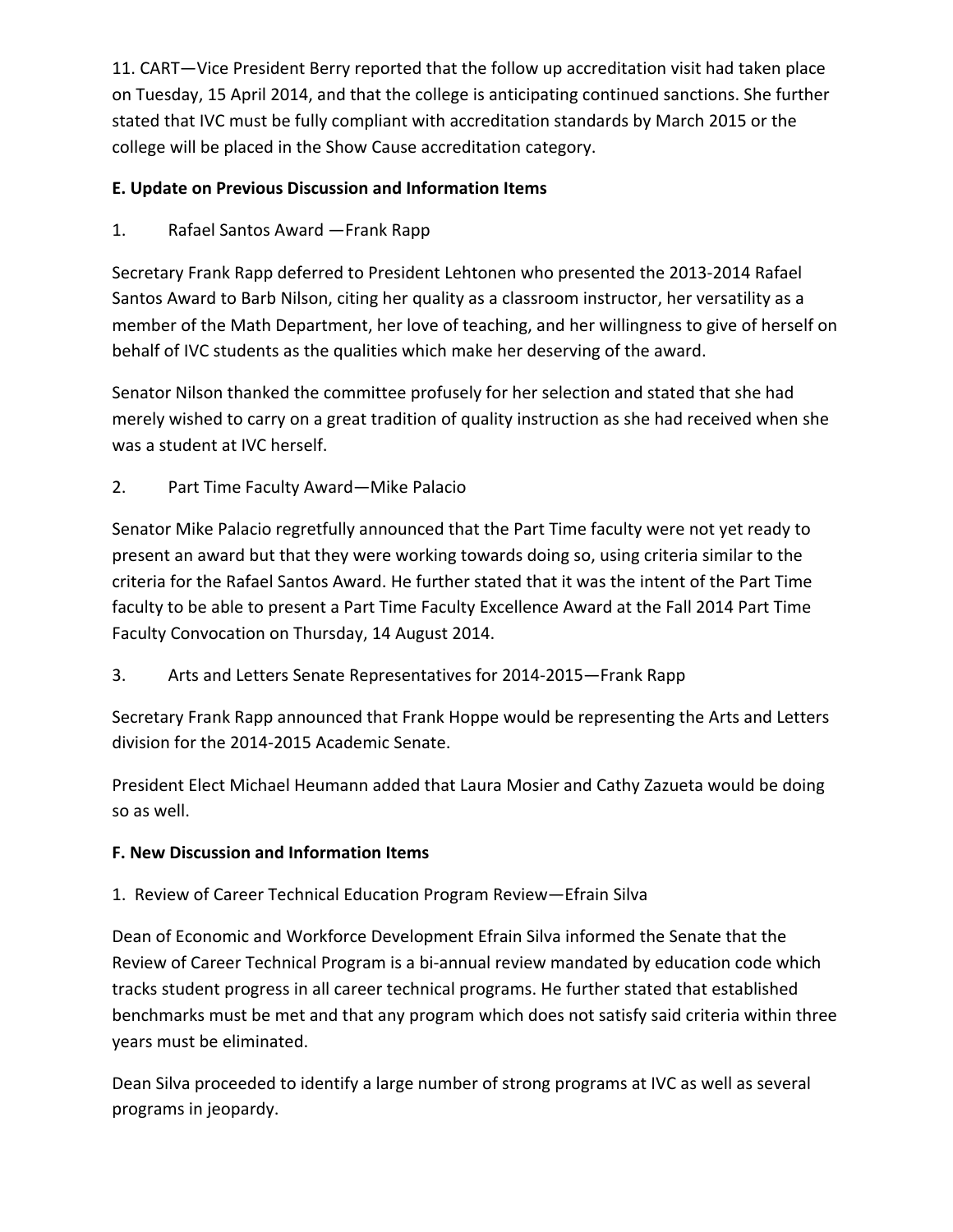Vice President Berry added that the procedure for evaluating the career technical programs shall be applied to academic programs in the future.

2. Professional Development Plan-Tina Aguirre

Professional Development Committee Chairwoman Tina Aguirre presented a draft of proposed purpose, definition, and activities to be overseen by said committee as well as proposed calendars for professional development activities for the 2014-2015 academic year, acknowledging that various aspects of the proposals require negotiations.

4. Formation of Standing Committee: Enrollment Management-Kathy Berry

Vice President Berry recommended that the 2014-2015 Academic Senate consider the formation of a standing committee to consistently oversee such a committee for more efficient course planning for the college.

### **G. Action**

1. Sabbatical Process Review Committee—Second reading—Eric Lehtonen

President Lehtonen pulled this item from the agenda.

2. New Faculty Orientation Committee—Second Reading—Norma Nunez

M/S/C (Heumann/Baukholt) to approve as presented.

Senator Ed Wels abstained.

3. Academic Senate By-Law Review Committee—Second Reading—Michael Heumann

President Lehtonen pulled this item from the agenda.

4. Distance Education Regular and Effective Contact—Second Reading—Gayla Finnell

M/S/C (Nunez/Leon) to approve as presented.

Senator Ed Wells abstained.

5. 2014-2015 Academic Senate Executive Committee Election—Michael Heumann

M/S/C (Baukholt/Wells) to elect Daniel Gilison as Vice President of the 2014-2015 Academic Senate for Imperial Valley College.

M/S/C (Gilison/Nilosn) to elect Frank Hoppe as Secretary of the 2014-2015 Academic Senate for Imperial Valley College.

M/S/C (Baukholt/Nilson) to elect Caroline Bennett as Treasurer of the 2014-2015 Academic Senate for Imperial Valley College.